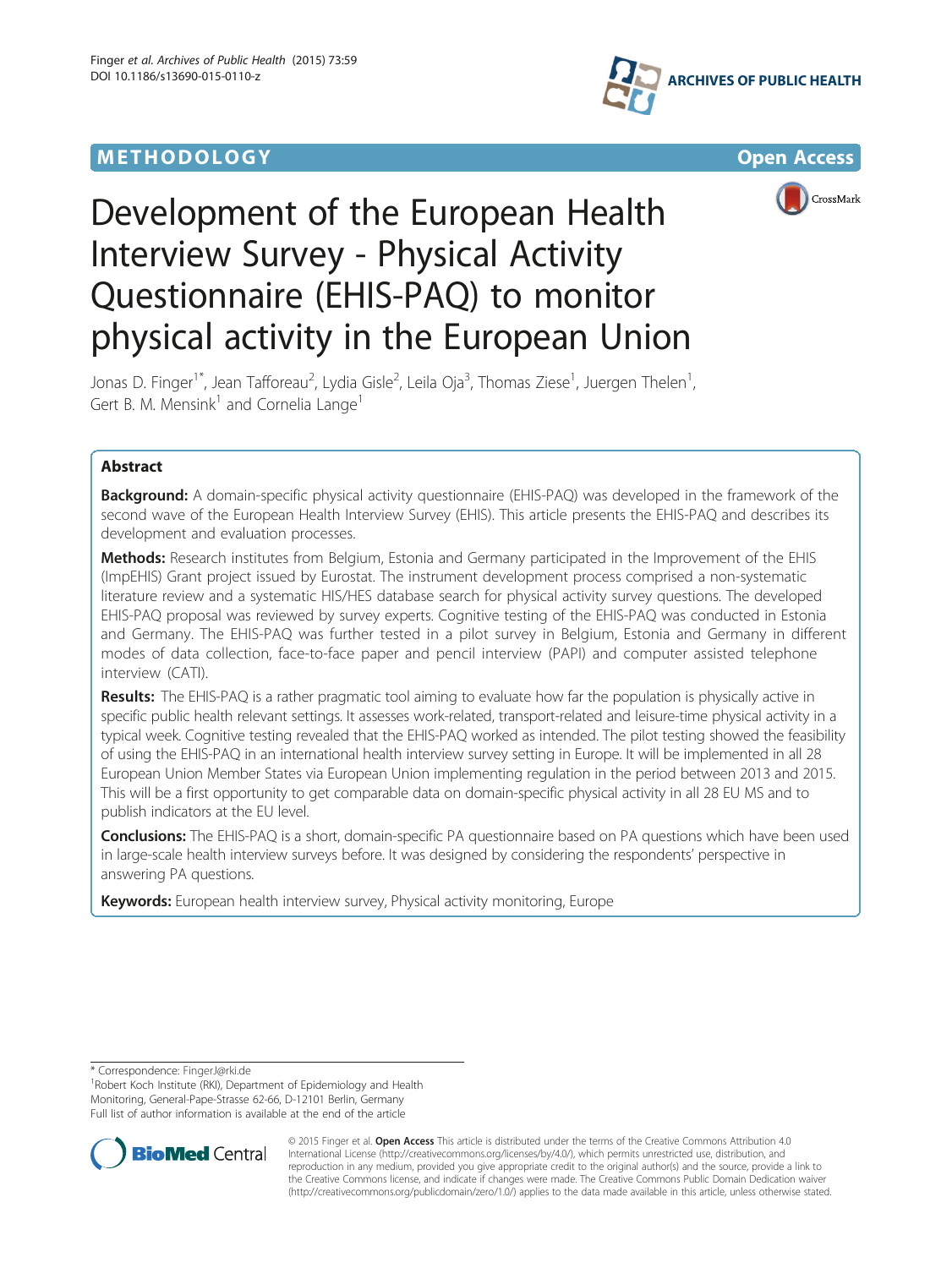## <span id="page-1-0"></span>Background

The European Health Interview Survey (EHIS) is an integral part of the European Commission activities to establish a common framework for the systematic collection and production of European public health statistics. EHIS data are used for calculating indicators for the European Core Health Indicator (ECHI) – shortlist [[1](#page-9-0), [2\]](#page-9-0). Physical activity (PA) is included in this ECHI list as one of the major health determinants [[3\]](#page-9-0). In the first EHIS wave carried out in European Union Member States (EU MS) between 2006 and 2010, PA was measured with a modified version of the International Physical Activity Questionnaire – Short Form (IPAQ-SF) [[4\]](#page-9-0). The IPAQ-SF assesses total PA level by collecting information on the number of days and the duration of vigorous-intensity PA, moderate-intensity PA and walking, as well as the duration of sitting on weekdays in the last seven days. The evaluation of the first EHIS wave revealed difficulties in several EU MS with the implementation of the PA instrument used in the survey questionnaire. Eurostat consequently issued a Grant project to revise and improve the PA module and other problematic modules, namely alcohol consumption and mental health, for the second EHIS wave (ImpEHIS project 2010–2011, Grant agreement n° 10501.2099.007‐2009.890). The project started in February 2010 and ended in September 2012. Figure 1 outlines the work packages that were conducted in the EHIS PA module improvement process.

The first phase of the ImpEHIS project aimed to identify the major problems that occurred with the implementation of the EHIS wave 1 instrument. A survey was launched among the EHIS Technical Group members, a group of public health experts who implement the EHIS in their country in which all EU MS are represented, of which 60–70 % (depending on the PA question) indicated that the PA questions should be 'removed', 'completely changed' or 'adapted' [[5\]](#page-9-0).

In response to this result, experts in physical activity assessment were invited to discuss how the EHIS PA module could be improved for the second EHIS wave. One Finish expert had a background in health promotion PA intervention studies, one Estonian expert in military PA studies, one German expert in population health monitoring and one Swedish expert was part of the IPAQ study group. An outcome of this experts' meeting was that only two validated instruments were effectively available, which had already been used in international large-scale population studies: 1) the IPAQ-SF and 2) the Global Physical Activity Questionnaire (GPAQ) [[4, 6\]](#page-9-0). The GPAQ, however, had rarely been used before in high-income countries and in the EU, and it was considered to be too long for the EHIS; it comprises 16 questions. The IPAQ-SF was seen as the best alternative to obtain valid PA information, and



some experts suggested that the modification of the IPAQ-SF in the first EHIS wave might have been responsible for the difficulties that arose. The original IPAQ-SF provides activity examples for each intensity dimension (moderate/vigorous) the respondents are requested to classify their activities in. Those activity examples were removed when the IPAQ-SF was used in the EHIS wave 1. The expert recommendation was thus to use the IPAQ-SF in the next wave again, but this time in its original version [\[7](#page-9-0)].

Next, delegates of the EHIS Technical Group, EFTA and EU Candidate Countries, European Commission, Eurostat, OECD and World Health Organization (WHO) were invited to an EHIS workshop and the recommendation of the PA expert group to use the original IPAQ-SF was presented to the delegates. Many of them did not agree with the proposal and it was thus decided that the IPAQ-SF amongst other PA instruments should be tested first, by using the methodology of cognitive interviewing, to find out whether the problems which were reported by the EU MS for the first EHIS wave appear again when using the IPAQ-SF in its original version [\[5](#page-9-0), [7](#page-9-0)].

As a result, an international cognitive testing study was conducted in different European cultural settings in Belgium, Estonia, Germany and in the UK to test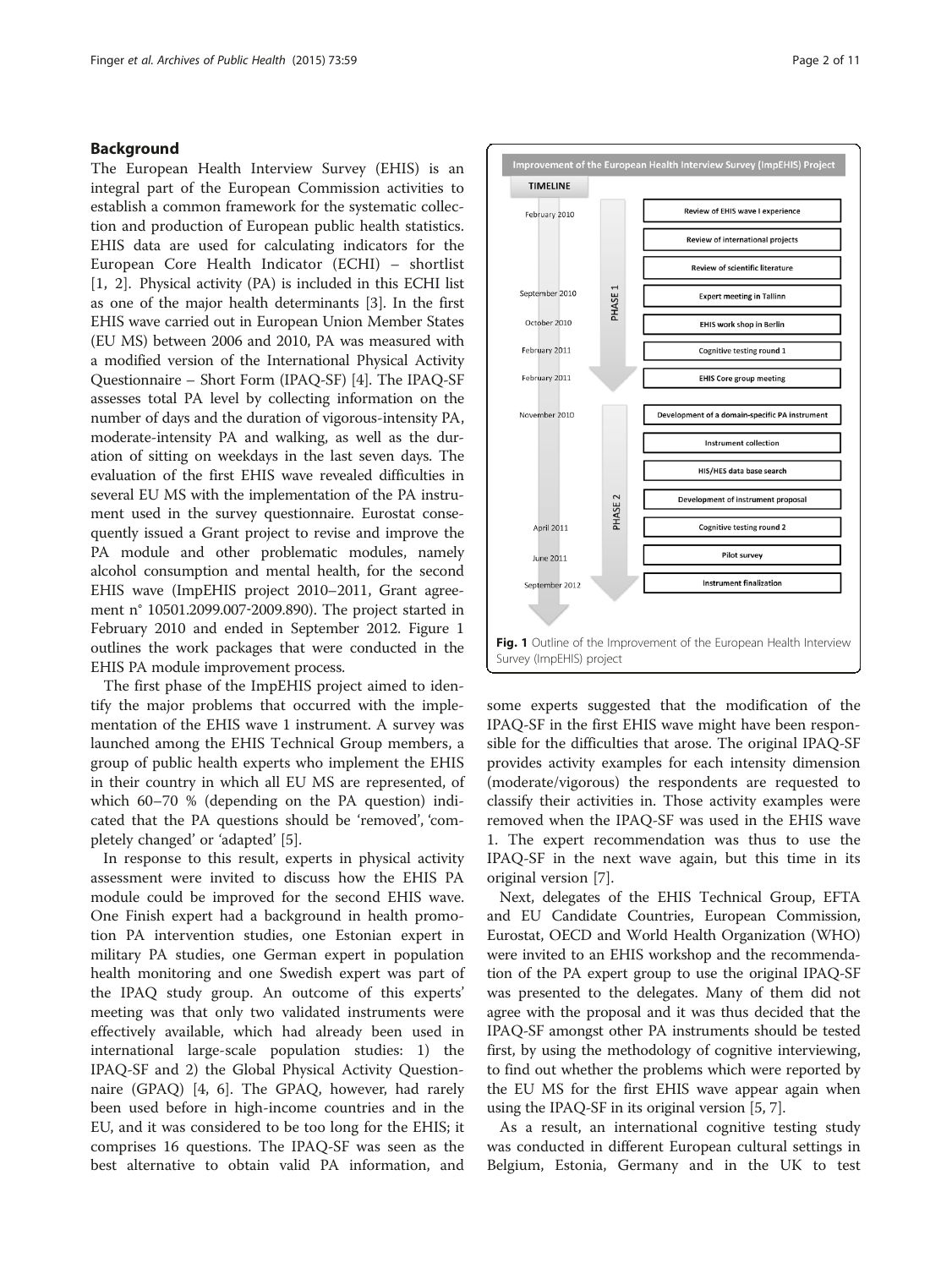whether the IPAQ-SF perform as intended with different segments of the survey population. The results are described in detail elsewhere [[7, 8](#page-9-0)]. The outcome was that similar difficulties that were reported by the EU MS for the first EHIS wave were observed again. More specifically, respondents reported difficulties to distinguish between the different PA intensity levels, to indicate durations of activities they usually did more or less unconsciously such as walking and sitting, and to combine multiple activities to answer a single question on overall PA. Consequently, the EHIS Core Group, (a group of national population health survey experts set up by Eurostat) decided that a short, domain-specific PA questionnaire should be developed to enable the estimation of three standalone indicators for 1) work-related PA, 2) transport-related (commuting) PA and 3) leisuretime PA.

The purpose of this article is to describe the 'Phase 2' of the ImpEHIS project (Fig. [1](#page-1-0)). More specifically, it aims at presenting the domain-specific EHIS PA questionnaire and describing the development and evaluation process.

## Methods

## Instrument development process

Firstly, published systematic reviews on physical activity questionnaires [\[9](#page-9-0)–[11](#page-9-0)] as well as the review of the scientific literature and international projects accomplished by the Estonian study group in the Phase 1 of the project (see Fig. [1](#page-1-0)) [\[5](#page-9-0)] were used to identify available PA questionnaires. A booklet was produced sorting the PA questionnaires according to the instrument types: (a) total PA, (b) occupational PA and (c) leisure-time PA questionnaires. In addition, information from the validation studies for each instrument was collected and included in the booklet.

Secondly, a systematic search for PA survey questions was conducted using the 'HIS/HES Database' [\[12\]](#page-9-0). The HIS/HES Database presents an inventory of national and multi-country health surveys implemented in EU Member States as well as EFTA countries, EU Candidate Countries and USA, Canada and Australia. The research question was: Which PA questions have been used so far in international HIS/HES surveys? The eligibility criteria were that we searched for (a) 'all surveys' including health interview surveys (HIS), health examination survey (HES) and HIS/HES combined, (b) in 'all regions', (c) in 'national and international surveys', and (d) for 'survey years 1992 until 2008' because the HIS/HES Database at the time of study covered this period. While searching in the HIS/HES Database, we reviewed all questions in the area of 'life style factors' with topic codes '411- daily activities', '412 - physical activity', '413 - leisure time activities' and in the area 'Living and

working conditions' with the topic codes '502 - working conditions' and '504 - workplace exposures'. The identified questions were sorted according to the PA question types: work-related PA 1994–2007 ( $n = 56$ ), household PA 1992– 2008 ( $n = 28$ ), transport-related PA 1997–2008 ( $n = 30$ ), leisure-time PA 1992–2008 ( $n = 106$ ), sedentary behavior 1995–2008 ( $n = 24$ ), and generic and other PA questions 1992–2008 ( $n = 122$ ). Six booklets were produced (one for each question type) which are presented in the Additional file [1](#page-9-0).

The PA questionnaire collection booklets were used to produce a short list of questions for the PA domains being covered by the instrument proposal. The main instrument eligibility criteria were that the questions should be short and easy to understand, suitable for different cultural contexts and various modes of data collection, reliable and valid and they should have already been used before in large-scale population surveys. Two researchers screened all identified PA questionnaires for the eligibility criteria. The amount of questionnaires was reduced and a short list of questions for each PA domain (work-related PA,  $n = 10$ ; transport-related PA,  $n = 6$ ; and leisure-time PA,  $n = 14$ ) was compiled. The short list was used to develop a domain-specific PA instrument proposal. In the development process the experiences from the cognitive testing round 1 (the major problems respondents had when answering the IPAQ-SF) were used to design a user-friendly questionnaire.

#### Instrument evaluation process

The instrument evaluation process comprised the following steps: (a) instrument review, (b) cognitive testing and (c) pilot survey.

#### Instrument review

The domain-specific PA instrument proposal was reviewed by the EHIS Core Group and EHIS Technical Group as well as by two physical activity experts (one Estonian expert from the previous expert group and one additional German expert). The EHIS Core Group gave their approval before the instrument was cognitive tested.

## Cognitive testing

The aim of the cognitive testing study was to examine whether the questions of the domain‐specific PA proposal work as intended when being administered. More specifically, the aim was to collect qualitative information on the questionnaire and its underlying concepts by assessing (a) the respondents' comprehension of the questions, their understanding and thought processes when answering the questionnaire and (b) their appreciation of the questionnaire in terms of simplicity, sensitivity, adequacy of answer categories and certainty with their answers.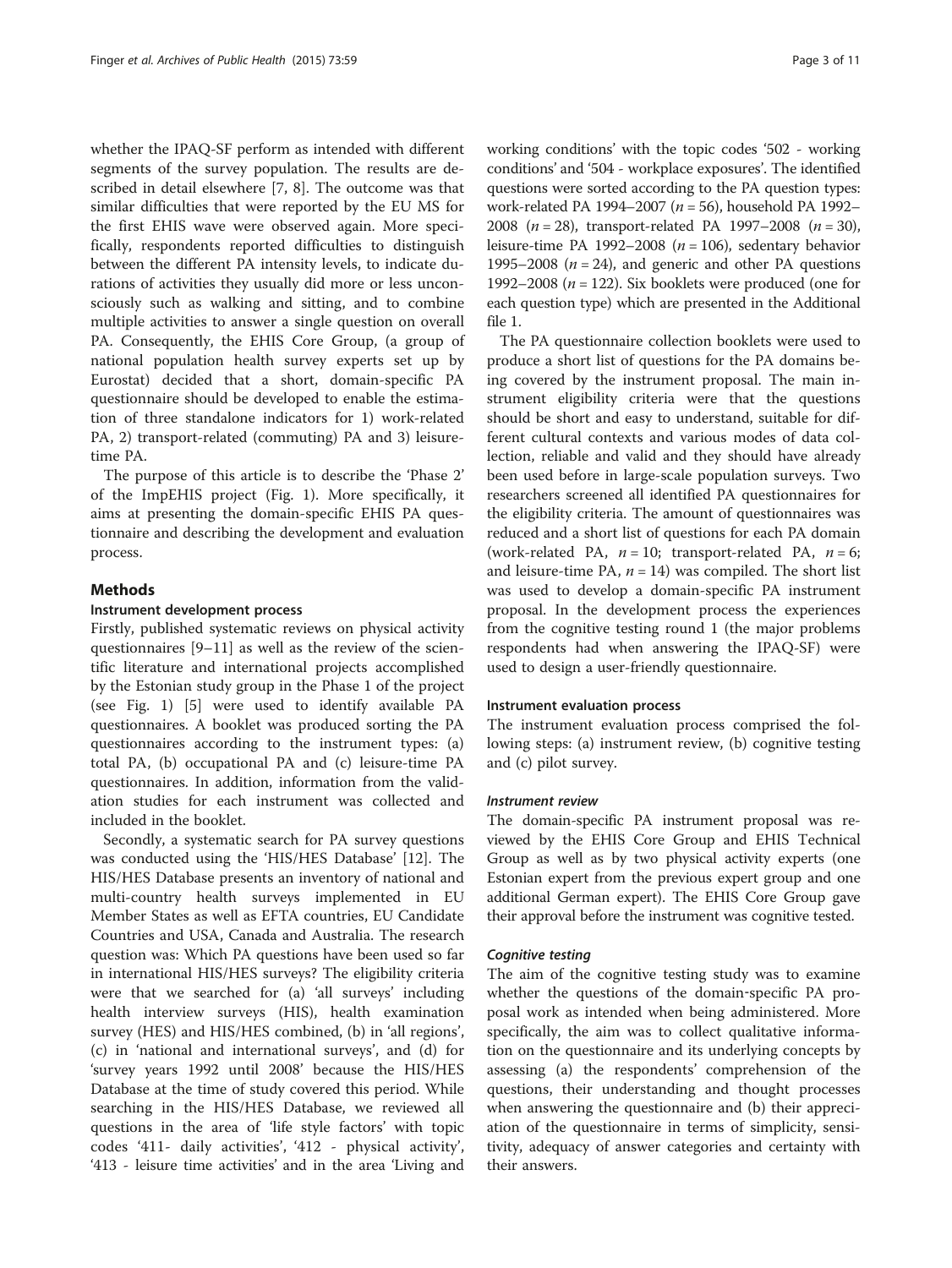Two study groups from Estonia and Germany agreed upon a standardized data‐collection and analysis strategy, applying the methodology of cognitive testing. Standardized materials and methods were developed for the translation of questionnaires, the cognitive interview probe sheets, materials for the interviewers training and sheets for the data analysis. A common age‐sex roster with the age-group strata 15–19, 20–39, 40–59 and 60+ years was used to select test persons in each country. The total study sample comprised 29 participants, 15 face-to-face interviews were conducted in Estonia and 14 in Germany. The study was approved by the Board of the Federal Commissioner for Data Protection Berlin, Germany. Respondents were informed about the study objectives, the interview process and the applicable data protection guidelines (anonymous data processing and record keeping). Each participant gave informed written consent before enrolling for the study. All interviews were tape-recorded and transcribed. The transcripts were translated into English and entered in the standardized data analysis sheet. Both study groups prepared a country report.

#### Pilot testing

A pilot study was conducted in Belgium, Estonia and Germany to examine the feasibility of administering the EHIS-PAQ in different cultural settings in Europe and in two different modes of data collection, i.e. face-to-face paper and pencil interview (PAPI) and computer assisted telephone interview (CATI). Standard operation procedures (SOPs) were agreed upon in a coordination meeting with all parties. Guidelines were shared for sampling (quota sample), fieldwork practicalities, interviewers' training and debriefing. The English language source questionnaire was translated into the target languages (French, Estonian, German) using a common translation protocol. Moreover, feedback questions were included at the end of the interview to collect information on the respondents' perspective with regard to answering the PA questions. In total 167 individuals above 15 years of age participated in the pilot survey, 50 in Belgium (PAPI), 42 in Germany (PAPI), 40 in Germany (CATI) and 35 in Estonia (PAPI). The study was approved by the Board of the Federal Commissioner for Data Protection Berlin, Germany. Respondents were informed about the study objectives, the interview process and the applicable data protection guidelines (anonymous data processing and record keeping). Each participant gave informed written or oral (CATI) consent before enrolling for the study.

## Results and discussion

## The European health interview survey – physical activity questionnaire

The conceptual model in Fig. [2](#page-4-0) presents the PA settings the European Health Interview Survey-Physical Activity Questionnaire (EHIS-PAQ) covers. Furthermore, it presents the general concepts of the EHIS-PAQ questions and shows which indicators can be calculated from EHIS-PAQ data.

The final version of the EHIS-PAQ is illustrated in Fig. [3](#page-5-0). Instead of measuring total PA like the IPAQ-SF, where respondents must combine multiple activities of their day course to answer a single question, the EHIS-PAQ is a rather pragmatic tool aiming to evaluate how far the population is physically active in specific public health relevant settings. Many PAQs use setting-specific approaches to categorise activities according to specific domains of PA. This requires less mental effort (calculation and memorizing) for the respondents and activities are easier to remember, as such probing may reduce recall bias [[13](#page-9-0)].

A common setting-specific differentiation is to distinguish occupational and leisure time PA [[14\]](#page-9-0). The EHIS-PAQ guides the respondents through different PA settings using instructions that are similar to those of other domain-specific PA questionnaires (i.e. GPAQ, IPAQ-Long Form) [\[6](#page-9-0), [15](#page-9-0)]. Respondents are requested to report their work-related PAs first and to exclude them when answering the subsequent questions. Work-related PA is assessed with a question extracted from the Behavior Risk Factor Surveillance Survey (BRFSS-USA) physical activity questionnaire [\[16](#page-9-0)]; this question was selected because it has demonstrated high reliability and validity [[17](#page-9-0)–[19](#page-9-0)]. The work-related PA definition used refers in line with the GPAQ to a broad understanding of 'work' including all the things that respondents have to do as a part of their daily work activities. 'Doing work' includes not only paid and unpaid work, work around the respondents' home, taking care of family, studying or training, but also seeking a job, doing volunteer work or care for the elderly.

The following section focuses on commuting and active travelling in order to get to and from places. All distances a person travels in order to get to and from places should be considered. Transport-related walking and bicycling is assessed with questions that are similar to those of the GPAQ and IPAQ-Long Form [\[6](#page-9-0), [15](#page-9-0)]. However, in contrast to the GPAQ, walking and cycling are split in separate questions, with possible answers to choose from several duration categories. Response categories are implemented because respondents indicated in the cognitive testing study that it was difficult for them to report the "exact" duration of daily activities they usually do more or less unconsciously.

The last section focuses on 'sports, fitness and recreational (leisure) activities', the primarily health enhancing type of PA [[14\]](#page-9-0). From an epidemiological perspective it is reasonable to distinguish between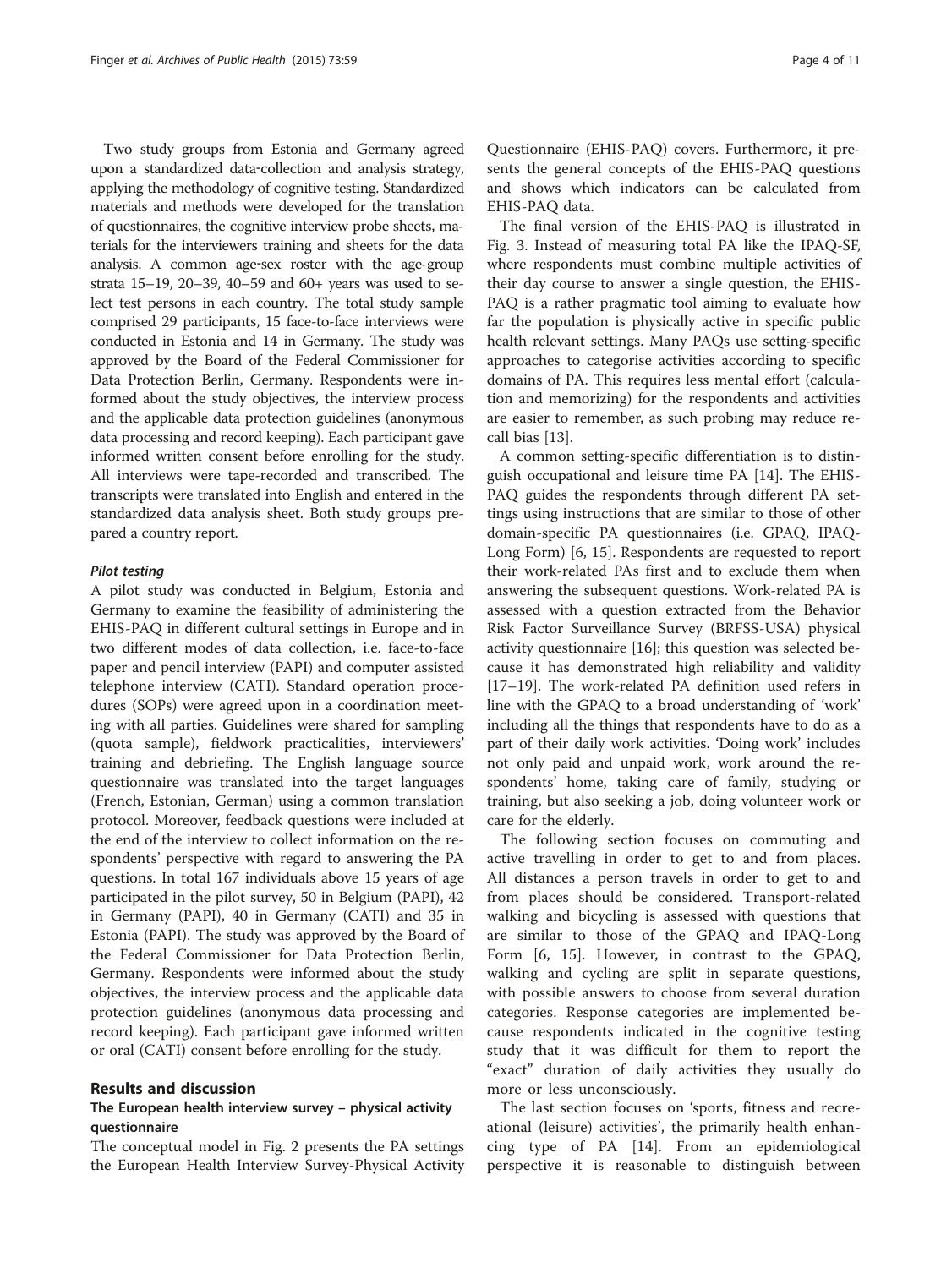<span id="page-4-0"></span>

aerobic and muscle-strengthening PAs [[20\]](#page-10-0). This distinction also entered into the current PA guidelines for Americans [[21\]](#page-10-0) and was adopted by the WHO in 2010 [\[22](#page-10-0)]. Sports, fitness and recreational activities are assessed in line with the aerobic PA definition as recommended by WHO or CDC [[21, 22](#page-10-0)]. However, the distinction between moderate- and vigorousintensity PA is removed and the question refers to 'at least moderate-intensity' PA instead. The total sports, fitness and recreational activities' duration in a typical week is assessed with an open question, since respondents in the cognitive testing study indicated that these activities are usually planned and structured and therefore quite easy to remember. Finally, muscle-strengthening PA is assessed with an adapted version of the muscle-strengthening PA question of the US National Health Interview Survey (NHIS) – Adult Core Questionnaire since 1997 [\[23](#page-10-0)], which was tested in the first cognitive testing round (Fig. [1](#page-1-0)) and performed well in the study. The leisure-time PA domain distinguishes between 'aerobic' and 'muscle-strengthening' activities.

## Results of the instrument evaluation Cognitive testing

In total, 29 individuals from Estonia (EE) and Germany (DE) participated in the cognitive testing study of the EHIS-PAQ, 14 men and 15 women. Most of the respondents (83 %) perceived the questions as being clear and easy to answer (10/14 in Germany and 14/15 in Estonia).

Work-related PA (Q1) 19 respondents indicated that Q1 was easy to answer (9 in DE and 10 in EE), 7 that it was difficult to answer (3 in DE and 4 in EE) and 3 gave no clear answer (2 in DE and 1 in EE). It was difficult to answer for respondents who worked part time in a paid job and also did household chores and took care for their family in the remainder or when the working tasks varied substantially by the level of physical effort.

Transport-related PA (Q2-5) The underlying concept of the questions on 'walking for travel' (Q2, 3) was correctly understood by all respondents. Respondents included the following walks ‐ to tram/bus stops or railway station, to the market, to the shops, to friends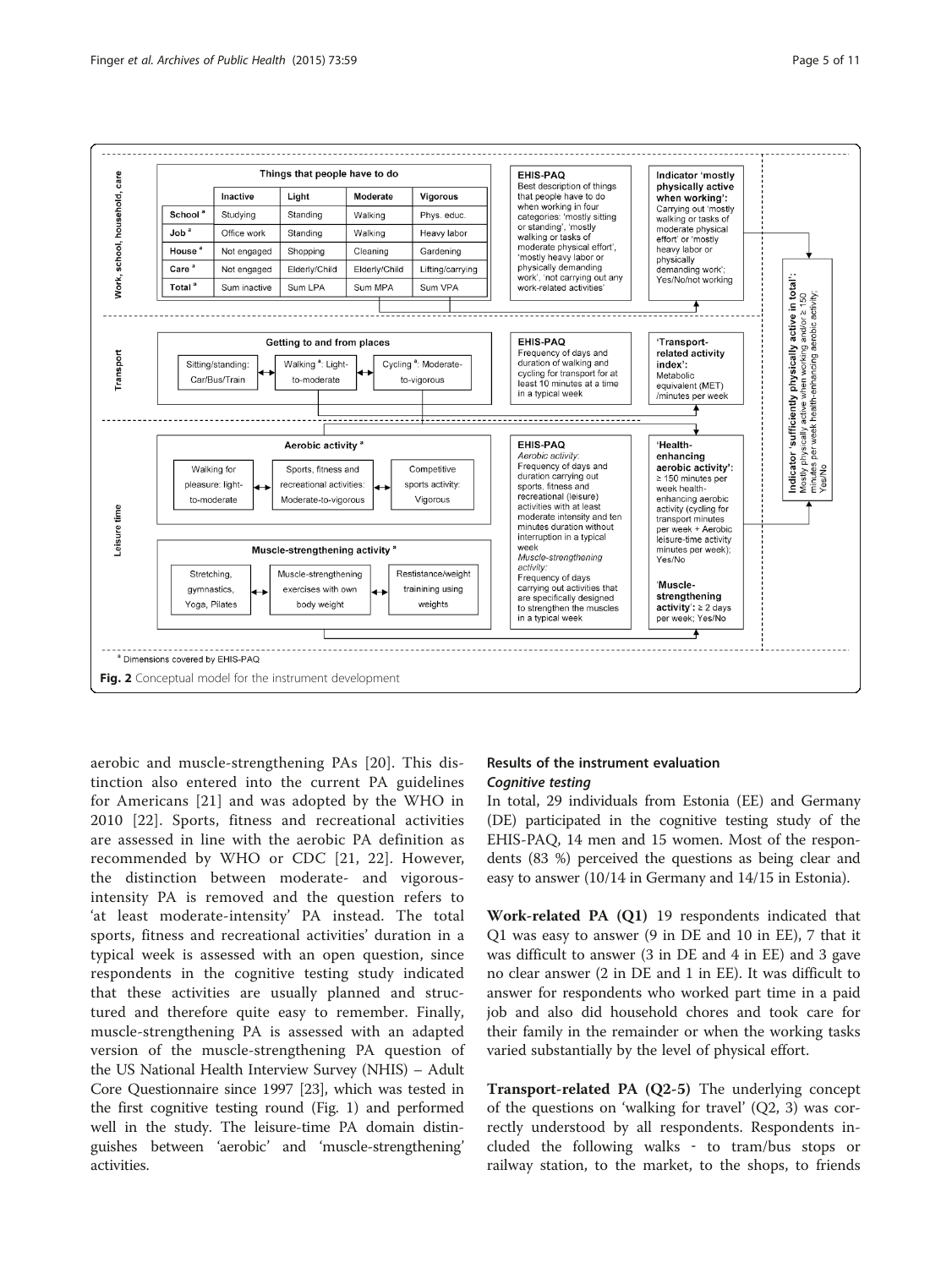<span id="page-5-0"></span>

| Intro                        | Next I am going to ask you about the time you spend doing different types of physical activity in a typical week. Please<br>answer these questions even if you do not consider yourself to be a physically active person.                                                                                                                  |  |  |  |  |  |
|------------------------------|--------------------------------------------------------------------------------------------------------------------------------------------------------------------------------------------------------------------------------------------------------------------------------------------------------------------------------------------|--|--|--|--|--|
| Q1                           | Firstly think about the TIME you spend DOING WORK. Think of work as the things that you have to do such as paid and<br>unpaid work, work around your home, taking care of family, studying or training.                                                                                                                                    |  |  |  |  |  |
|                              | When you are WORKING, which of the following best describes what you do?<br>Would you say<br>Please refer your answer to the 'main work' you do. If you do multiple tasks, include all tasks. Select only one answer.                                                                                                                      |  |  |  |  |  |
| $\mathbf{1}$<br>2<br>3<br>4  | () Mostly sitting or standing<br>$\bigcirc$ Mostly walking or tasks of moderate physical effort<br>$\bigcirc$ Mostly heavy labour or physically demanding work<br>$\bigcap$ Not performing any working tasks                                                                                                                               |  |  |  |  |  |
| Q <sub>2</sub>               | The next questions EXCLUDE the WORK-RELATED PHYSICAL ACTIVITIES that you have already mentioned. Now I would<br>like to ask you about the way you usually GET TO AND FROM PLACES. For example to work, to school, for shopping, or<br>to market.                                                                                           |  |  |  |  |  |
|                              | In a typical week, on how many days do you WALK for at least 10 minutes continuously in order to get to and from<br>places?                                                                                                                                                                                                                |  |  |  |  |  |
| $1 - 7$<br>0                 | Number of days: []<br>$\bigcirc$ Less than one day per week or never $\rightarrow$ continue with Q4                                                                                                                                                                                                                                        |  |  |  |  |  |
| Q3                           | How much time do you spend walking in order to get to and from places on a typical day?                                                                                                                                                                                                                                                    |  |  |  |  |  |
| 20<br>45<br>90<br>150<br>180 | $\bigcirc$ 10 - 29 minutes per day<br>$\bigcirc$ 30 - 59 minutes per day<br>$\bigcap$ 1 hour to less than 2 hours per day<br>$\bigcap$ 2 hours to less than 3 hours per day<br>$\bigcirc$ 3 hours or more per day                                                                                                                          |  |  |  |  |  |
| Q4                           | In a typical week, on how many days do you BICYCLE for at least 10 minutes continuously to get to and from places?                                                                                                                                                                                                                         |  |  |  |  |  |
| $1 - 7$<br>0                 | Number of days: []<br>$\bigcirc$ Less than one day per week or never $\rightarrow$ continue with Q6                                                                                                                                                                                                                                        |  |  |  |  |  |
| Q5                           | How much time do you spend bicycling in order to get to and from places on a typical day?                                                                                                                                                                                                                                                  |  |  |  |  |  |
| 20<br>45<br>90<br>150<br>180 | $\bigcirc$ 10 - 29 minutes per day<br>$\bigcirc$ 30 - 59 minutes per day<br>$\bigcirc$ 1 hour to less than 2 hours per day<br>$\bigcap$ 2 hours to less than 3 hours per day<br>$\bigcirc$ 3 hours or more per day                                                                                                                         |  |  |  |  |  |
| Q6                           | The next questions EXCLUDE the WORK and TRANSPORT ACTIVITIES that you have already mentioned. Now I would like<br>to ask you about SPORTS, FITNESS and RECREATIONAL (LEISURE) PHYSICAL ACTIVITIES that cause AT LEAST a small<br>increase in breathing or heart rate. For example brisk walking, ball games, jogging, cycling or swimming. |  |  |  |  |  |
|                              | In a typical week, on how many days do you carry out sports, fitness or recreational (leisure) activities for at least 10<br>minutes continuously?                                                                                                                                                                                         |  |  |  |  |  |
| $1 - 7$<br>0                 | Number of days: []<br>$\bigcirc$ Less than one day per week or never $\rightarrow$ continue with Q8                                                                                                                                                                                                                                        |  |  |  |  |  |
| Q7                           | How much time in total do you spend on sports, fitness or recreational (leisure) physical activities in a typical week?                                                                                                                                                                                                                    |  |  |  |  |  |
| min                          | $\exists$ :[<br>] per week<br>hours minutes                                                                                                                                                                                                                                                                                                |  |  |  |  |  |
| Q8                           | In a typical week, on how many days do you carry out activities specifically designed to STRENGTHEN your muscles<br>such as doing resistance training or strength exercises? Include all such activities even if you have mentioned them<br>before.                                                                                        |  |  |  |  |  |
| $1 - 7$<br>0                 | Number of days: [ ]<br>$\bigcirc$ Less than one day per week or never                                                                                                                                                                                                                                                                      |  |  |  |  |  |
|                              | Fig. 3 European Health Interview Survey-Physical Activity Questionnaire, EHIS-PAQ (including code book)                                                                                                                                                                                                                                    |  |  |  |  |  |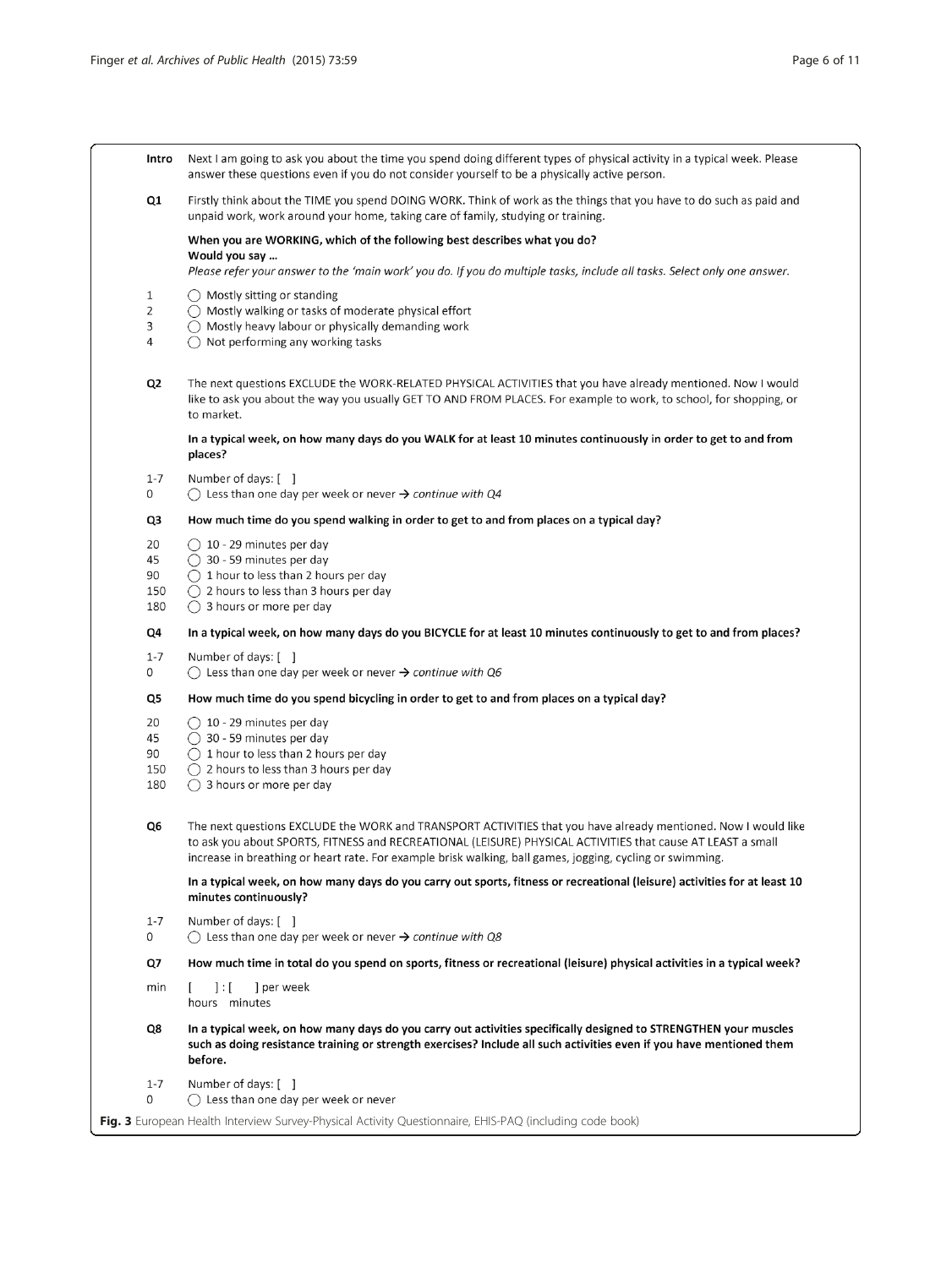and from one village to another. All examples mentioned by the respondents met the intended underlying concept of the question. 9 out of 10 respondents who bicycled to get to and from places understood the questions as it was intended. Most of those respondents indicated that they knew the regular routes they bicycled very well, that they know the distances and how long the routes take.

Leisure time PA (Q6-8) 23 respondents reported that they engage in sports, fitness or recreational activities (11 in DE and 12 in EE). 19 out of those 23 respondents indicated that they were able to include all physical activities they do in their leisure time (8 in DE and 11 in EE), 3 respondents in DE and one in EE did not provide an answers. 16 out of 23 respondents who reported that they engage in leisure-time PA indicated that it was easy to provide an exact duration for their activities on a weekly basis (Q7), 2 respondents indicated that it was difficult (1 in DE and 1 in EE) and 5 did not provide an answer. Reported reasons for difficulties were 'uncertainty of what is a typical week' (in DE) and 'performing activities on a daily rather than weekly basis' (in EE). About half of all respondents indicated that they performed muscle-strengthening PA. Generally, muscle-strengthening activities were defined more or less according to the underlying concept of Q8, i.e. working out in the gym, lifting weights, but also yoga, Pilates and aerobics were included.

Reference periods (Q3, Q5, Q7) Most respondents who walked or cycled for travel in DE as well as in EE indicated that they prefer answering the questions on the walking and cycling duration (Q3 and Q5) on a daily basis. The main reason was that transport-related PAs were reported to be daily activities (i.e. commuting to and from work) and it would be easier to report them on a daily basis. Most respondents who reported that they engage in sports, fitness or recreational activities in DE as well as in EE indicated that they prefer to report the duration of their activities on a weekly basis instead of a daily basis. The main reason was that their leisure-time activities are usually planned on a weekly basis and it would hence be easier to report them on a weekly basis.

#### Pilot survey

The pilot survey revealed that the EHIS-PAQ worked in general as intended in both modes of data collection. Common patterns regarding PA correlates, such as age, gender and educational level, were observed that are known from the literature [[24\]](#page-10-0). The results of the pilot survey according to the different PA domains are reported in the Additional file [2.](#page-9-0) Men had more often physically strenuous jobs than women, and higher educated individuals were more often inactive at work than intermediate and lower educated people (Additional file [2:](#page-9-0) Table S1). Students showed the highest average bicycling time per week. Higher educated persons showed the highest average bicycling time per week but the lowest average walking time per week compared to intermediate and lower educated persons (Additional file [2](#page-9-0): Table S2). Higher educated persons performed more often aerobic leisure time PA than the intermediate and lower educated persons (Additional file [2](#page-9-0): Table S3). Higher educated individuals and those with '(very) good' self-rated health met more often the health-enhancing aerobic PA guidelines than intermediate and lower educated persons and those with '(very) poor to fair' self-rated health, respectively (Additional file [2](#page-9-0): Table S4).

On the feedback question, 'Where you able each time to choose an answer category that accurately describes what you do?', 152 out of 161 respondents (94 %) indicated that the 'answer provided (almost) fully correspond to my state'.

## Data analysis guidelines and proposed outcome indicators

Research in the last decades has mainly focused on (health-enhancing) leisure-time PA. Work-related PA was less often in the focus [[25](#page-10-0)]. However, people active at work are less active in their leisure time and vice versa [[26](#page-10-0)–[28](#page-10-0)]. Possibly because physically active workers are less active in leisure time to recover from physical work, whereas office worker may compensate their lack of PA at work with sports and exercise in leisure time. Consequently, focusing on leisure-time PA in population studies seems inadequate, because they mainly tap people with sedentary jobs and higher socioeconomic position. In contrast the PA behavior of physically active workers is not captured adequately [\[29](#page-10-0)]. On a country level, if only leisure-time PA is measured, the populations in high income countries with large tertiary sectors may appear more active than those in middle income countries with small tertiary and larger agricultural sectors. Hence, a balanced PA monitoring on an EU level needs to include both work-related PA and leisure-time PA at the same time. Furthermore, transport-related PA, which is modifiable without requesting an extra investment of money and time, has been increasingly in the focus of politicians and health promoters [[30\]](#page-10-0). The conceptual model (Fig. [2\)](#page-4-0) illustrates which indicators can be derived from EHIS-PAQ data; more detailed analyzing guidelines for the proposed PA indicators are presented in Table [1](#page-7-0). Many different indicators can be calculated based on the EHIS-PAQ. The indicators presented in the analyzing guidelines are examples which we consider to be important public health-relevant indicators.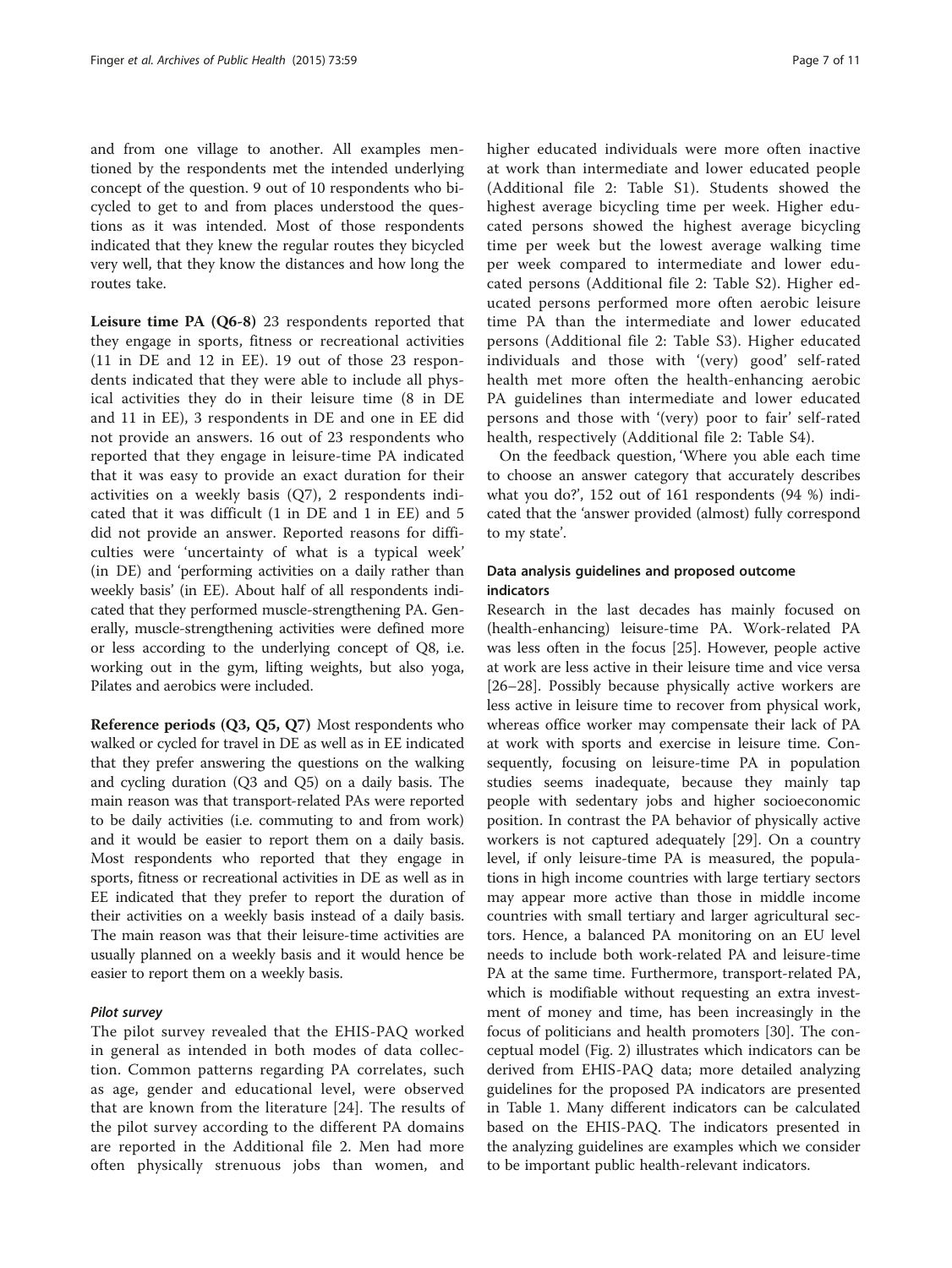| Indicator                                        | Definition                                                                                            | Calculation                                                               | Label                                                                                               | Reporting                                                                                                                      |  |
|--------------------------------------------------|-------------------------------------------------------------------------------------------------------|---------------------------------------------------------------------------|-----------------------------------------------------------------------------------------------------|--------------------------------------------------------------------------------------------------------------------------------|--|
| Work-related PA                                  | Proportion of individuals<br>doing mostly tasks with<br>at least moderate physical                    | Generate WRPA = 1 if $Q1 == 2$ OR<br>$Q1 == 3$ ;                          | Label WRPA 'Mostly<br>physically active when<br>working'                                            | Percentage of individuals<br>being mostly physically<br>active when working<br>$(WRPA = 1)$                                    |  |
|                                                  | effort when working                                                                                   | Replace WRPA = $2$ if $Q1 == 1$ ;                                         | $1 = Yes$                                                                                           |                                                                                                                                |  |
|                                                  |                                                                                                       | Replace WRPA = $3$ if $Q1 == 4$                                           | $2 = No$                                                                                            |                                                                                                                                |  |
|                                                  |                                                                                                       |                                                                           | $3 = Not working$                                                                                   |                                                                                                                                |  |
| Transport-related PA                             | Quintiles of transport-<br>related physical activity in                                               | Enter data for Q3/Q5 as shown<br>in Fig. 3;                               | Label TRPA Transport-<br>related physical activity in                                               | Upper quintile limits of<br>the transport-related<br>physical activity index                                                   |  |
|                                                  | MET <sup>a</sup> /minutes per week                                                                    | Generate WalkMin = $Q2 \times Q3$ ;<br>replace WalkMin = $0$ if $Q2 == 0$ | MET/minutes per week'                                                                               |                                                                                                                                |  |
|                                                  |                                                                                                       | Generate CycleMin = Q4 x Q5;<br>CylcleMin = $0$ if $Q4 == 0$              |                                                                                                     |                                                                                                                                |  |
|                                                  |                                                                                                       | GenerateTRPA = WalkMin $x$ 3.3 +<br>CycleMin x 6                          |                                                                                                     |                                                                                                                                |  |
| Health-enhancing PA                              |                                                                                                       |                                                                           |                                                                                                     |                                                                                                                                |  |
| Aerobic PA guideline<br>compliance               | Proportion of individuals<br>performing at least<br>150 min aerobic physical                          | Enter data for Q7 in minutes<br>per week;                                 | Label HEPA 'Aerobic PA<br>at least 150 min per<br>week <sup>b</sup>                                 | Percentage of individuals<br>performing at least<br>150 min aerobic physical<br>activity per week <sup>b</sup><br>$(HEPA = 1)$ |  |
|                                                  | activity per week <sup>t</sup>                                                                        | Replace $Q7 = 0$ if $Q6 == 0$ ;                                           | $1 = Yes$                                                                                           |                                                                                                                                |  |
|                                                  |                                                                                                       | Generate $AEROB = Q7 + CycleMin;$                                         | $2 = No$                                                                                            |                                                                                                                                |  |
|                                                  |                                                                                                       | Generate HEPA = 1 if AEROB $\geq$ 150:                                    |                                                                                                     |                                                                                                                                |  |
|                                                  |                                                                                                       | Replace HEPA = $2$ if AEROB < $150^{\circ}$                               |                                                                                                     |                                                                                                                                |  |
| Muscle- strengthening PA<br>quideline compliance | Proportion of individuals<br>performing at least 2 days<br>per week muscle-<br>strengthening physical | Generate MSPA = 1 if $Q8 \geq 2$ ;                                        | Label MSPA 'Muscle-<br>strengthening physical<br>activity at least 2 days per<br>week <sup>'c</sup> | Percentage of individuals<br>performing at least 2 days<br>per week <sup>c</sup> muscle-<br>strengthening physical             |  |
|                                                  | activity <sup>c</sup>                                                                                 | Replace MSPA = 2 if $QS < 2c$                                             | $1 = Yes$                                                                                           | $activity (MSPA = 1)$                                                                                                          |  |
|                                                  |                                                                                                       |                                                                           | $2 = No$                                                                                            |                                                                                                                                |  |
| <b>Total PA</b>                                  | Proportion of individuals<br>being sufficiently                                                       | Generate $TPA = 1$ if HEPA = $= 1$ OR<br>$WRPA == 1$ :                    | Label TPA 'Sufficiently<br>physically active in total'                                              | Percentage of individuals<br>being sufficiently<br>physically active in total<br>$(TPA = 1)$                                   |  |
|                                                  | physically active in total                                                                            | Replace TPA = $2$ if HEPA = $= 2$ AND                                     | $1 = Yes$                                                                                           |                                                                                                                                |  |
|                                                  |                                                                                                       | WRPA $\neq$ 1                                                             | $2 = No$                                                                                            |                                                                                                                                |  |

<span id="page-7-0"></span>

|  |  |  |  |  |  | Table 1 Analyzing guideline for the European Health Interview Survey-Physical Activity Questionnaire, EHIS-PAC |  |  |  |  |
|--|--|--|--|--|--|----------------------------------------------------------------------------------------------------------------|--|--|--|--|
|--|--|--|--|--|--|----------------------------------------------------------------------------------------------------------------|--|--|--|--|

<sup>a</sup>MET, metabolic equivalent (one MET corresponds to the energy expenditure at a state of complete rest). The MET values 3.3 for walking and 6 for cycling are adapted from the IPAQ-Long Form data analyzing guidelines [[34\]](#page-10-0)

<sup>b</sup>Cut-of-point is for the age group 18+ years, for the age group 15–17 years ≥ 60 min per day should be used

Cut-of-point is for the age group 18+ years, for the age group 15–17 years ≥ 3 days per week should be used

## Work-related PA

Being sedentary or inactive in general has been identified as a risk factor for ill-health [[31, 32](#page-10-0)]. Thus, it is recommended to construct a work-related PA indicator which compares individuals who 'mostly sit or stand' when working with those who perform mostly tasks of 'at least moderate physical effort'. Two different study populations can be applied when analyzing the data: (a) the workforce population only and (b) the total study population aged 15 years and older.

## Transport-related PA

At average pace, walking requires about half of the energy expenditure compared to cycling [[33](#page-10-0)]. A way to combine both activities into a single index is to multiply

the time spent walking and cycling with respective weighting factors (metabolic equivalent, MET values) collected in the Physical Activity Compendium [[33](#page-10-0)]. In line with the IPAQ-Long Form data processing guideline we propose to use 3.3 METs for walking and 6.6 METs for cycling [\[34\]](#page-10-0) (see Table 1). These factors correspond to the average energy expenditure of PAs relatively to the energy expenditure at complete rest [\[33\]](#page-10-0).

## Health-enhancing PA

PA guidelines have changed several times during the past decades. According to the current health-enhancing PA guidelines of the WHO [[22](#page-10-0)], adults 18 years and older should perform at least 150 min of moderateintensity aerobic PA and at least 2 sessions of muscle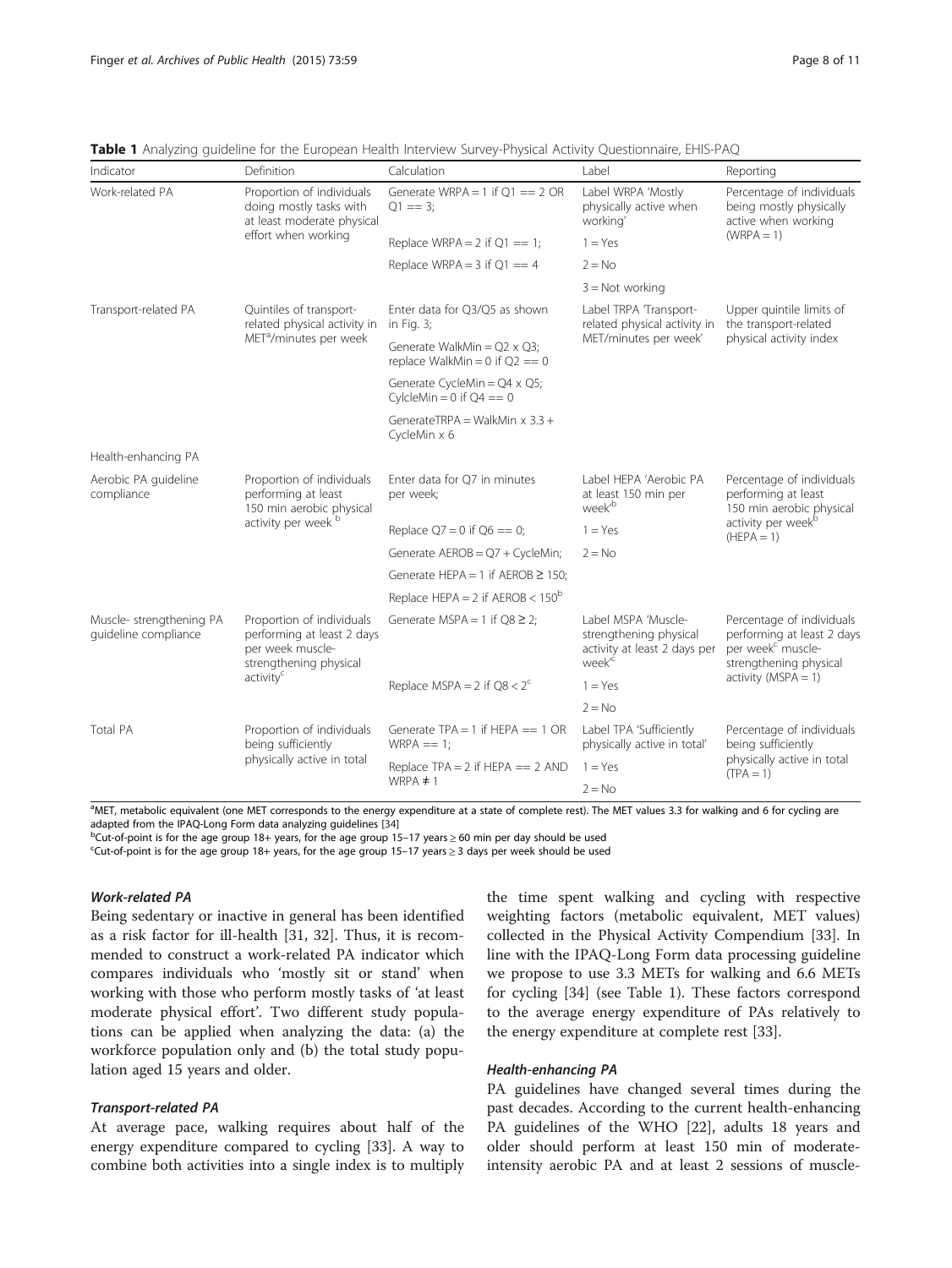strengthening PA per week. Adolescents 15–17 years of age should perform at least 60 min of at least moderateintensity aerobic PA per day and at least 3 times per week muscle-strengthening PA. For constructing an indicator which estimates aerobic PA guideline compliance based on the EHIS-PAQ, the information on transportrelated and leisure-time PA can be combined. Whether walking can be counted as moderate-intensity aerobic PA depends upon the walking pace [[33](#page-10-0)]. Walking minutes can be included with the weighting factor 0.5 when calculating the aerobic PA guideline compliance (a more conservative option is to not include walking). In the analysis guidelines, Table [1,](#page-7-0) we decided not to include walking because a recent study indicates that self-reported moderate PA is more strongly related to objective information (assessed with accelerometer and heart rate monitor) when walking is excluded [\[35\]](#page-10-0). The musclestrengthening PA guideline compliance indicator distinguishes individuals performing muscle-strengthening PA at least twice per week – age group: 18 years and older, and three times per week – age group: 15–17 years, from other respondents.

#### Total PA

Although EHIS-PAQ was explicitly not designed to measure total PA, it is possible to distinguish individuals who are insufficiently physically active regarding both, the health-enhancing aerobic PA and the work-related PA indicators from those who are active according to the work-related and/or the health-enhancing PA indicator (see Table [1\)](#page-7-0). It is also possible to define a total physical activity categorical indicator with four categories: (a) 'insufficient work-related PA and insufficient healthenhancing aerobic PA', (b) 'sufficient health-enhancing aerobic PA and insufficient work-related PA', (c) 'sufficient work-related PA and insufficient health-enhancing aerobic PA', (d) 'sufficient health-enhancing and work-related PA'.

## Qualifying the EHIS-PAQ in comparison to IPAQ-SF

The major difference of the EHIS-PAQ compared to IPAQ-SF is that it assesses PA in public health-relevant settings (work, transport, leisure). A major limitation of setting-specific approaches is that for some people it can be difficult to define the settings (i.e. leisure time for retired people) [\[8](#page-9-0)]. The IPAQ-SF assesses total PA level on a MET (metabolic equivalent) basis and request to sum up all moderate and vigorous activities on a day course. From an European public health monitoring perspective a setting-specific approach is preferable because the health benefits across PA domains are different (i.e. health-enhancing aerobic PA may comply more often with leisure-time PA than work-related PA [[36](#page-10-0), [37](#page-10-0)]), health promotion policies and interventions to enhance PA often use settings-specific approaches and information is needed to evaluate and monitor such initiatives on an European level [[38](#page-10-0)–[40\]](#page-10-0), it is easier for respondents to recall activities in specific settings than reporting total PA level (less activities have to be recalled and added at once) [[13](#page-9-0)], and total PA expressed in METs is an abstract construct that is difficult to understand for policy makers. Although the EHIS-PAQ is not designed to construct a total PA MET index, MET calculations are possible for the domains transport-related PA (for combining walking and bicycling into a composite index) and for the leisure-time domain. For the work-related PA domain information on working duration is missing, it is possible however to use the information in EHIS on employment status (whether respondents are employed in part-time or full-time) to estimate METs for the work-related PA domain for composing a total PA index for the working population. A recent systematic review on IPAQ-SF validation studies showed that the validity of total PA MET indices in the majority of studies was lower than the acceptable standard [[41](#page-10-0)]; this finding raises concerns of what is the added value of total PA indices on a MET basis.

### The future perspective of EHIS

Although the EHIS-PAQ is adapted from questions which were validated before and which had been used in population health surveys, there is a need to evaluate the validity and reliability of the EHIS-PAQ. Two validation studies have been conducted between 2014 and 2015 in Germany and in Belgium. In Germany the study was conducted by a study group at the University of Regensburg in which the EHIS-PAQ was tested against objective measures (accelerometer, sub-maximal bicycle ergometer test and hand grip test), more comprehensive subjective PA instruments (IPAQ-Long Form and PA dairy) and also the reliability was tested. In Belgium, in the 2014 nutrition survey a validation study was implemented with a comparable methodology used by the study group in Regensburg. The results will be published soon.

While not all EU MS participated in the first EHIS wave with a full survey, the second wave is compulsory for all EU MS since 2013. According to the Commission regulation (EU) on 'Community statistics on public health and health and safety at work' (No 1338/2008), all EU MS are thus legally committed to carry out the second EHIS wave between 2013 and 2015. The EHIS variables (including the EHIS-PAQ) are stipulated in the EHIS Commission regulation (EU) No 141/2013. The methodological manual for the second EHIS wave, containing an example questionnaire, conceptual guidelines and interviewer instructions, is available at the Eurostat website [\[42](#page-10-0)]. This will be a first opportunity to get comparable data on domain-specific physical activity in all 28 EU MS and to publish indicators at the EU level. The data collection for the EHIS wave 2 will be completed in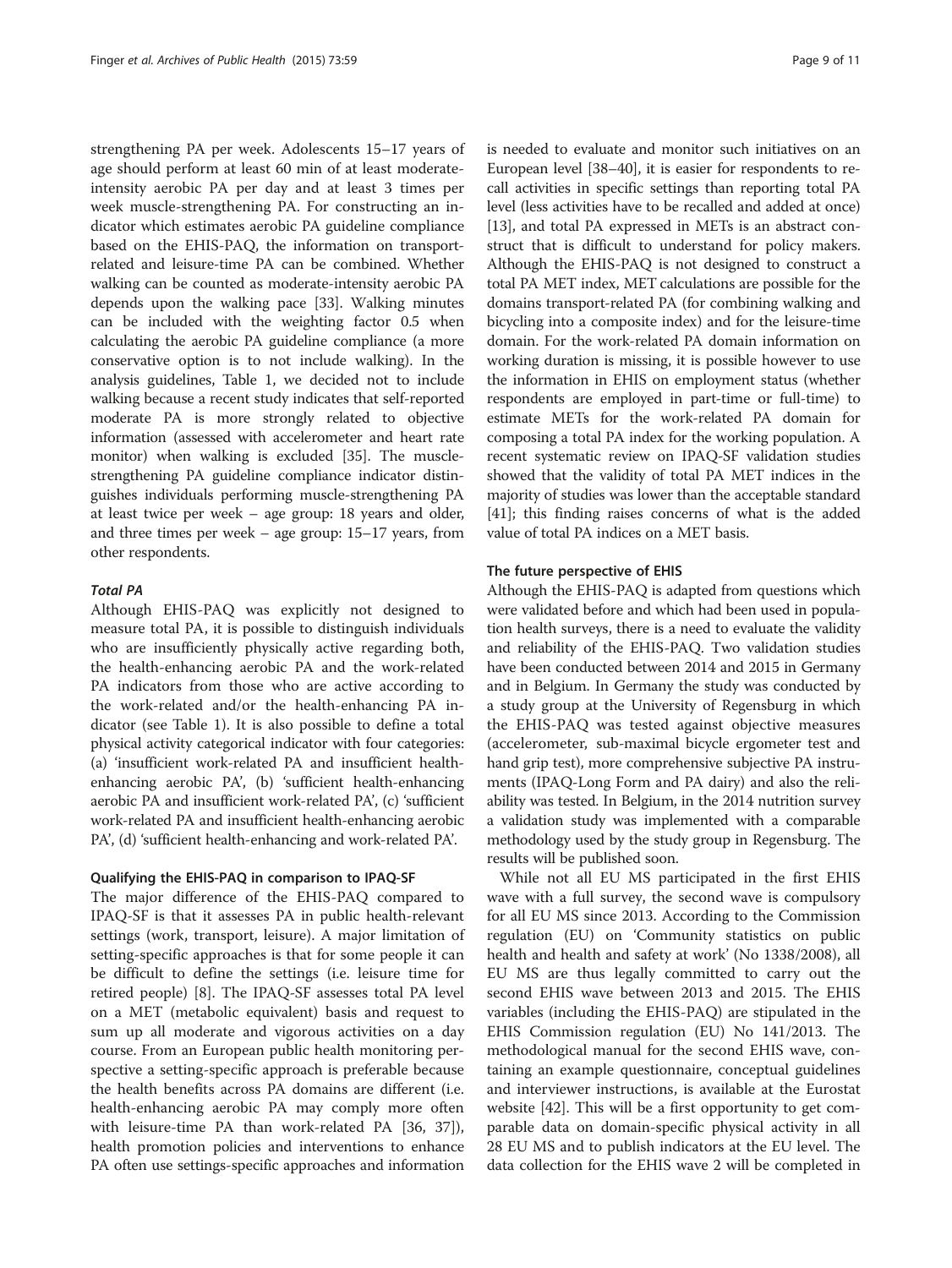<span id="page-9-0"></span>all countries in 2016. The EHIS wave 2 data are expected to become available for the scientific community at the end of 2017 or beginning of 2018.

## Conclusions

The PA module used in the first EHIS wave did not work as intended in many EU MS and needed revision. The revised instrument (EHIS-PAQ) is based on PA questions which have been used in large-scale health interview surveys before. It was designed considering the respondents' perspective how to best answer PA questions. The EHIS-PAQ is a domain-specific PA questionnaire, however shorter than the GPAQ and the IPAQ-Long Form and was specifically designed for a multinational health interview survey context. The EHIS-PAQ was tested in different regions and cultural settings in Europe. It follows partly the concept of the GPAQ which was developed mainly for the use in a low and middle income country setting. For this reason it is expected that the EHIS-PAQ can be used in all regions of Europe. Three PA domains are covered by the EHIS-PAQ, more specifically work-related PA, transportrelated PA and leisure-time PA. The EHIS-PAQ distinguishes between 'aerobic' and 'muscle-strengthening' PA and allows to estimate the health-enhancing PA recommendation compliance. The EHIS-PAQ will be implemented in the EHIS wave 2 between 2013 and 2015 in all EU MS.

## Additional files

[Additional file 1:](dx.doi.org/10.1186/s13690-015-0110-z) Contains the booklets of HIS/HES Database physical activity questions. (PDF 1889 kb)

[Additional file 2:](dx.doi.org/10.1186/s13690-015-0110-z) Contains the descriptive results of the pilot survey for the work-related PA outcome (Table S1), the transport-related PA outcomes (Table S2), the leisure - time PA outcomes (Table S3) and the health-enhancing PA outcomes (Table S4). Adobe Acrobat Reader is required to access those files. (PDF 238 kb)

#### Competing interests

The authors declare that they have no competing interests.

#### Authors' contributions

All coauthors contributed to writing and critically revising the article for important intellectual content. JF had a key role in designing the EHIS-PAQ. CL, JTa, LO, GM, JTh and TZ contributed to critically reviewing the EHIS-PAQ. CL was a member of and JTa the Head of the EHIS Core Group. LO, LG and JF coordinated the testing of the questionnaire in Estonia, Belgium and Germany. All coauthors approve this version of the manuscript and agree to be accountable for all aspects of the work in ensuring that questions related to the integrity of any part of the work are appropriately investigated and resolved. JF is the guarantor of the article and takes responsibility for the integrity of the contents presented in the article.

#### Acknowledgements

The development of the EHIS-PAQ was financially supported by a Grant project of the European Commission/Eurostat (Grant agreement n° 10501.2099.007‐2009.890). The Robert Koch Institute (RKI) in Berlin acted as the project coordinator and the Scientific Institute of Public Health (IPH) in Brussels and the National Institute for Health Development (NIHD) in Tallinn were project collaborators. The NatCen Social Research in London was a subcontractor.

#### Author details

<sup>1</sup> Robert Koch Institute (RKI), Department of Epidemiology and Health Monitoring, General-Pape-Strasse 62-66, D-12101 Berlin, Germany. <sup>2</sup>Scientific Institute of Public Health (IPH), Brussels, Belgium. <sup>3</sup>National Institute for Health Development (NIHD), Tallinn, Estonia.

## Received: 22 June 2015 Accepted: 9 November 2015 Published online: 02 December 2015

## References

- 1. Thelen J, Kirsch NH, Finger JD, von der Lippe E, Ryl L. ECHIM Core Group. Final Report Part III. ECHIM Pilot Data Collection, Analyses and Dissemination. Available from: [http://www.echim.org/docs/Final\\_Report\\_III\\_](http://www.echim.org/docs/Final_Report_III_2012.pdf) [2012.pdf](http://www.echim.org/docs/Final_Report_III_2012.pdf) (accessed: 12 June 2015). Berlin: Robert Koch Institute; 2012.
- 2. Verschuuren M, Gissler M, Kilpelainen K, Tuomi-Nikula A, Sihvonen A-P, Thelen J, et al. Public health indicators for the EU: the joint action for ECHIM (European Community Health Indicators & Monitoring). Arch Pub Health. 2013;71(1):12.
- 3. World Health Organization. Global health risks: mortality and burden of disease attributable to selected major risks. Geneva: WHO Press; 2009.
- Craig CL, Marshall AL, Sjostrom M, Bauman AE, Booth ML, Ainsworth BE, et al. International physical activity questionnaire: 12-country reliability and validity. Med Sci Sports Exerc. 2003;35(8):1381–95.
- 5. Robert Koch Institue (Berlin), Scientific Institute of Public Health (Brussels), National Institut for Health Development (Estonia). Revised Interim Report EHIS-Project: Improvement of the EHIS modules. Berlin: Robert Koch Institute; 2011.
- 6. Bull FC, Maslin TS, Armstrong T. Global physical activity questionnaire (GPAQ): nine country reliability and validity study. J Phys Act Health. 2009;6(6):790–804.
- 7. Finger JD, Gisle L, Mimilidis H, Kruusmaa E, Matsi A, Oja L, et al. Final Report: Improvement of the European Health Interview Survey (EHIS) modules on alcohol consumption, physical activity and mental health (Grant Project of the European Commission/Eurostat n° 10501.2099.007-2009.890). Berlin: Robert Koch Institute; 2011.
- 8. Finger JD, Gisle L, Mimilidis H, Santos-Hoevener C, Kruusmaa EK, Matsi A, et al. How well do physical activity questions perform? A European cognitive testing study. Arch Pub Health. 2015. doi: [10.1186/s13690-015-0109-5](http://dx.doi.org/10.1186/s13690-015-0109-5).
- 9. Chinapaw MJ, Mokkink LB, van Poppel MN, van Mechelen W, Terwee CB. Physical activity questionnaires for youth: a systematic review of measurement properties. Sports Med. 2010;40(7):539–63.
- 10. van Poppel MN, Chinapaw MJ, Mokkink LB, van Mechelen W, Terwee CB. Physical activity questionnaires for adults: a systematic review of measurement properties. Sports Med. 2010;40(7):565–600.
- 11. Forsén L, Loland NW, Vuillemin A, Chinapaw MJ, van Poppel MN, Mokkink LB, et al. Self-administered physical activity questionnaires for the elderly. Sports Med. 2010;40(7):601–23.
- 12. Scientific Institute of Public Health, National Institute for Health and Welfare. European health interview & health examination surveys database. Available from:<https://hishes.wiv-isp.be/index.php?hishes=home> (accessed: 15 June 2015). Brussels: Scientific Institute of Public Health; 2015.
- 13. Ainsworth BE, Caspersen CJ, Matthews CE, Mâsse LC, Baranowski T, Zhu W. Recommendations to improve the accuracy of estimates of physical activity derived from self report. J Phys Act Health. 2012;9(0 1):S76.
- 14. Howley E. Type of activity: resistance, aerobic and leisure versus occupational physical activity. Med Sci Sports Exerc. 2001;33(6):S364.
- 15. Karolinska Institute. International Physical Activity Questionnaire. Available from:<http://www.ipaq.ki.se/> (accessed 15 June 2015). Stockholm: Karolinska Institute; 2014.
- 16. United States Centers for Disease Control and Prevention, Population Health Surveillance Branch (PHSB). Behavioral Risk Factor Surveillance System (BRFSS) Questionnaires. Available from: [http://www.cdc.gov/brfss/questionnaires/index.](http://www.cdc.gov/brfss/questionnaires/index.htm) [htm](http://www.cdc.gov/brfss/questionnaires/index.htm) (accessed: 15 June 2015). Atlanta: Centers for Disease Control and Prevention; 2014.
- 17. Evenson KR, McGinn AP. Test-retest reliability of adult surveillance measures for physical activity and inactivity. Am J Prev Med. 2005;28(5):470–8.
- 18. Yore MM, Bowles HR, Ainsworth BE, Macera CA, Kohl III HW. Single versus multiple item questions on occupational physical activity. J Phys Act Health. 2006;3(1):102–11.
- 19. Kwak L, Proper KI, Hagströmer M, Sjöström M. The repeatability and validity of questionnaires assessing occupational physical activity-a systematic review. Environment & Health: Scandinavian Journal of Work; 2011. p. 37(1).